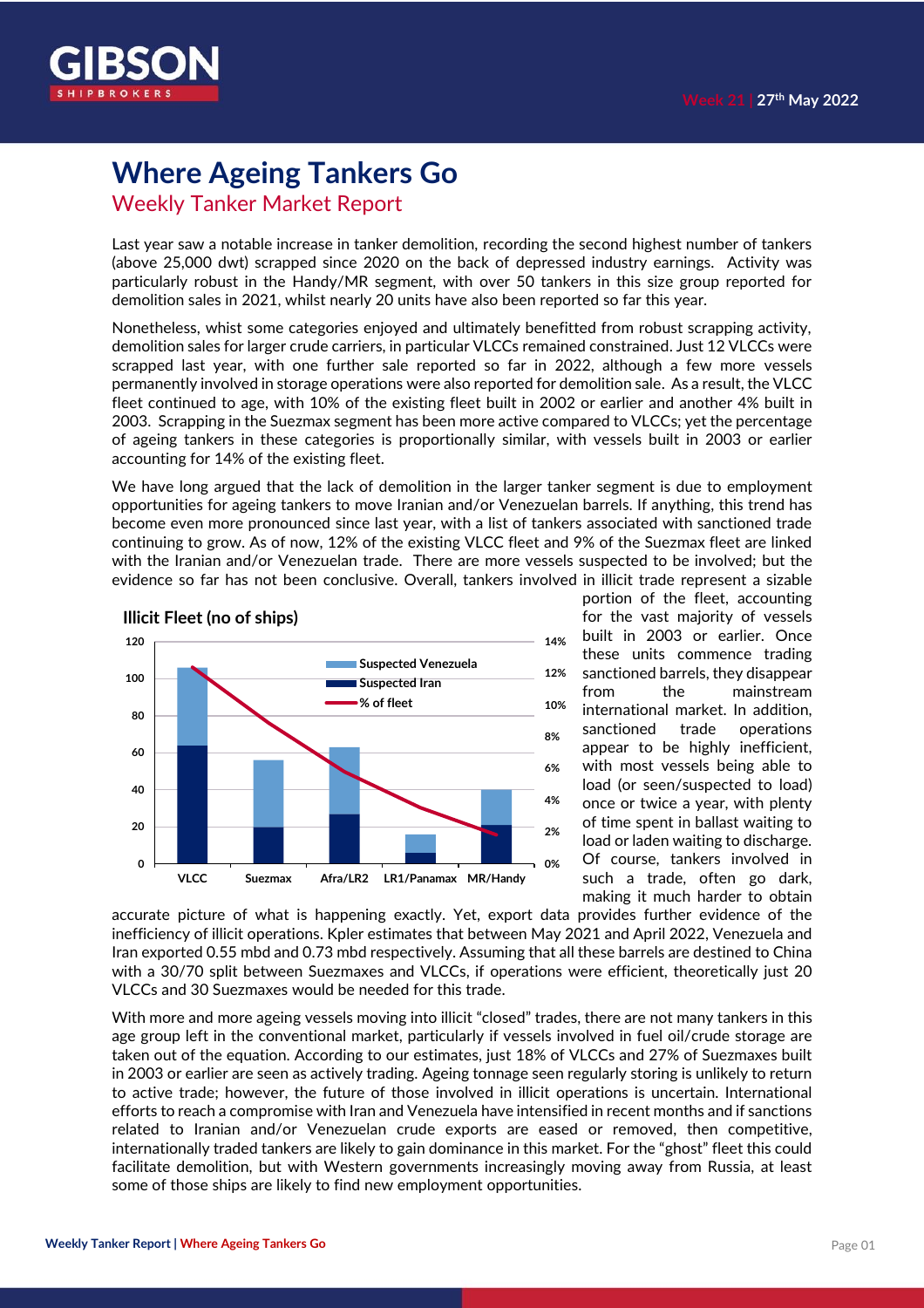

## **Crude Oil**

### **Middle East**

VLCC interest throughout the week has held up with some respectable fixing in terms of volume; unfortunately though this has not really resulted in Owners being able to push for much higher levels due to the overabundance of tonnage for the region. Last done for the East has moved up to 270,000mt x ws 43.5 to China and one fixture to the Cont returning 280,000mt x ws 24.75 via Suez. Increased fixing levels in other regions have pushed rates here. Increased optionality for Suezmax Owners has boosted sentiment and despite cargo volumes not being majorly up, what has been worked has seen positive increments on last done levels. TD23 has firmed to 140,000mt x ws 52.5-54 level, with a voyage East now at 130,000mt x ws 92-92.5. We don't expect any more rate hikes but, with a couple cargoes still working, Owners remain well placed going into next week. A whirlwind week for Aframaxes in the AGulf region. Rates bottomed to 80,000mt x ws 180 early on and then activity whipped up, clearing a large chuck of tonnage from the list. Owners will be looking to claw back lost ground and it is perfectly conceivable that rates will nudge back up to the ws 190-200 level early next week.

#### **West Africa**

A culmination of increased WAF and Americas activity has enabled Suezmax rates to firm here. WAF/UKCont-Med, currently being traded, likely to settle at around 130,000mt x ws 97.5-100, with a voyage East around ws 105-107.5. Owners' sentiment has been very strong, whilst fundamentals haven't quite equated to rates pushing on much further. With VLCCs close to capping Suezmaxes, Owners were always going to be brought back to reality. VLCC levels have been stable throughout the week, with only limited interest for Eastern destinations. Potential part cargo enquiry to the Continent has been added to the menu but it hasn't left the specials' board just yet, as we are yet to really see any real move on the Suezmax levels. Last done East is 260,0000mt x ws 45, with levels around ws 50 being paid to the Continent.

#### **Mediterranean**

The Mediterranean Aframax market has found a natural resting place, as most cargoes achieve last done or very close. Owners have reached a resistance level of between 5 and 10k TCE and will wait rather than commit to less. Ceyhan voyages are in the 80,000mt x ws 120- 125 levels, depending on destination, and Black Sea voyages continue to outperform. TCEs here are \$20k+, with rates at ws 170 levels. West Med ships are considering ballasting to stronger markets, whilst the Med may recover, yet the going will be tough for Owners. Rates have taken a tumble ex CPC after a light spell in terms of Suezmax enquiry. TD6 has bounced since early week lows of 135,000mt x ws 107.5 nearer to ws 112.5-115 level. Long haul East runs have been the real talking point, with one Charterer getting caught out, when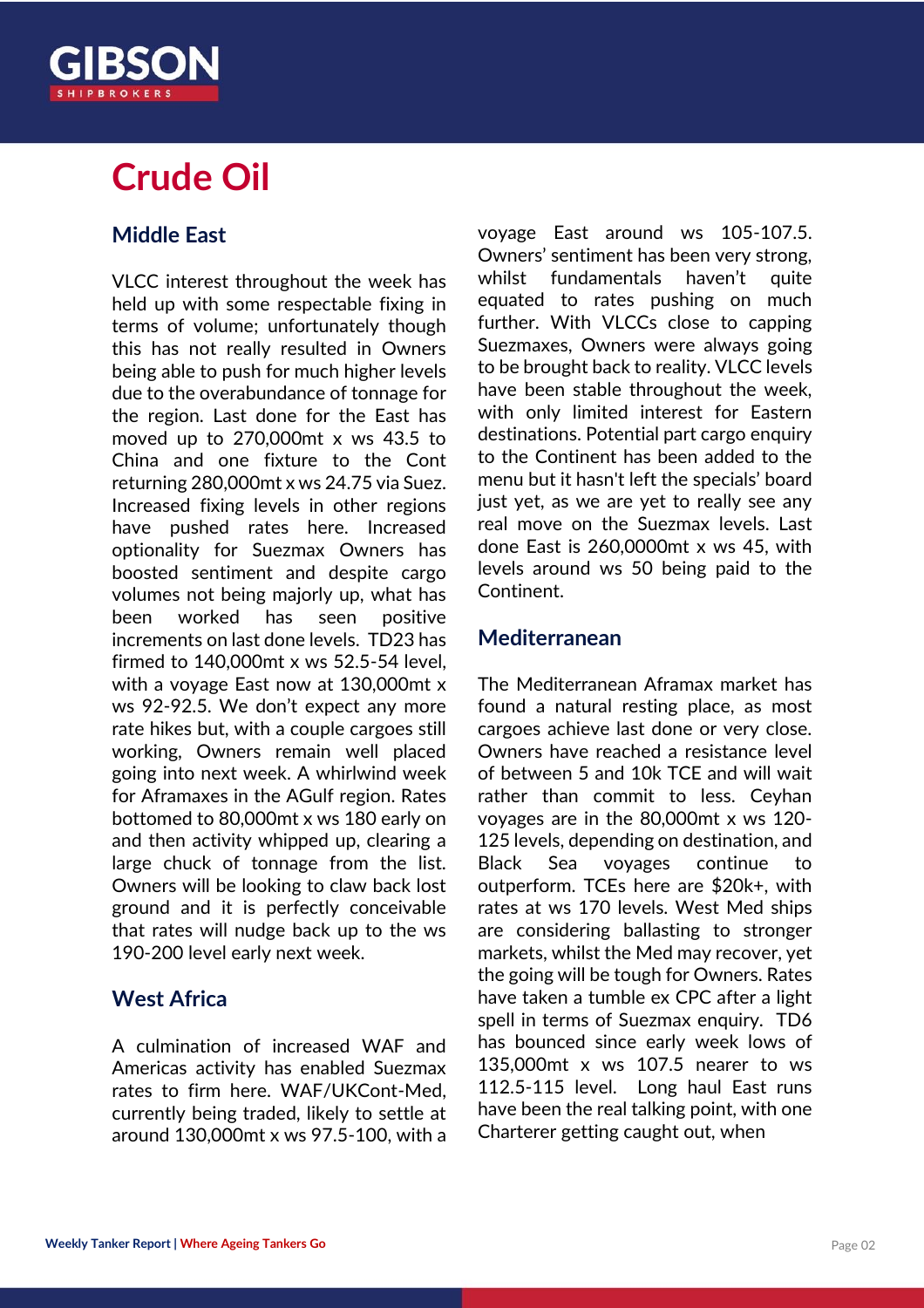

Owners duly took advantage of a low counter. Libya/Ningbo has firmed to \$3.9-4 million and CPC/South Korea \$4.2-4.3 million. We wouldn't be surprised, if next done levels test downwards with Force Majeure in Libya and a lighter June CPC programme not supporting Owners in the medium term.

#### **US Gulf/Latin America**

One region where Aframax Owners have been able to reap some healthy rewards due to a decent upturn in enquiry. Availability for early positions command a decent premium but anything forward will see Med and Cont ballasters competing, which will handcuff levels to a certain extent. Short haul runs are around 70,000mt x ws 205, with transatlantic holding at around ws 195. VLCC Owners have not had enough cargo enquiry to really hammer home any advantage here just yet; but, with Suezmax and Aframax interest on the up, it looks like it is only a matter of time before we see more Charterers looking to the VLCCs. Last done East is reportedly fixed at \$5.35 million and \$2.95 million to the Cont.

#### **North Sea**

A pretty tepid week in the North as Aframax rates bottomed out and then flat lined. The warmer States market has attracted a fair amount of ballasters from both Cont and Med. X-North Sea is trading at 80,000mt x ws 140 levels and Baltic/UKCont is around 100,000mt x ws 165 levels. This looks likely to travel sideways for now.



\*All rates displayed in graphs in terms of WS100 at the time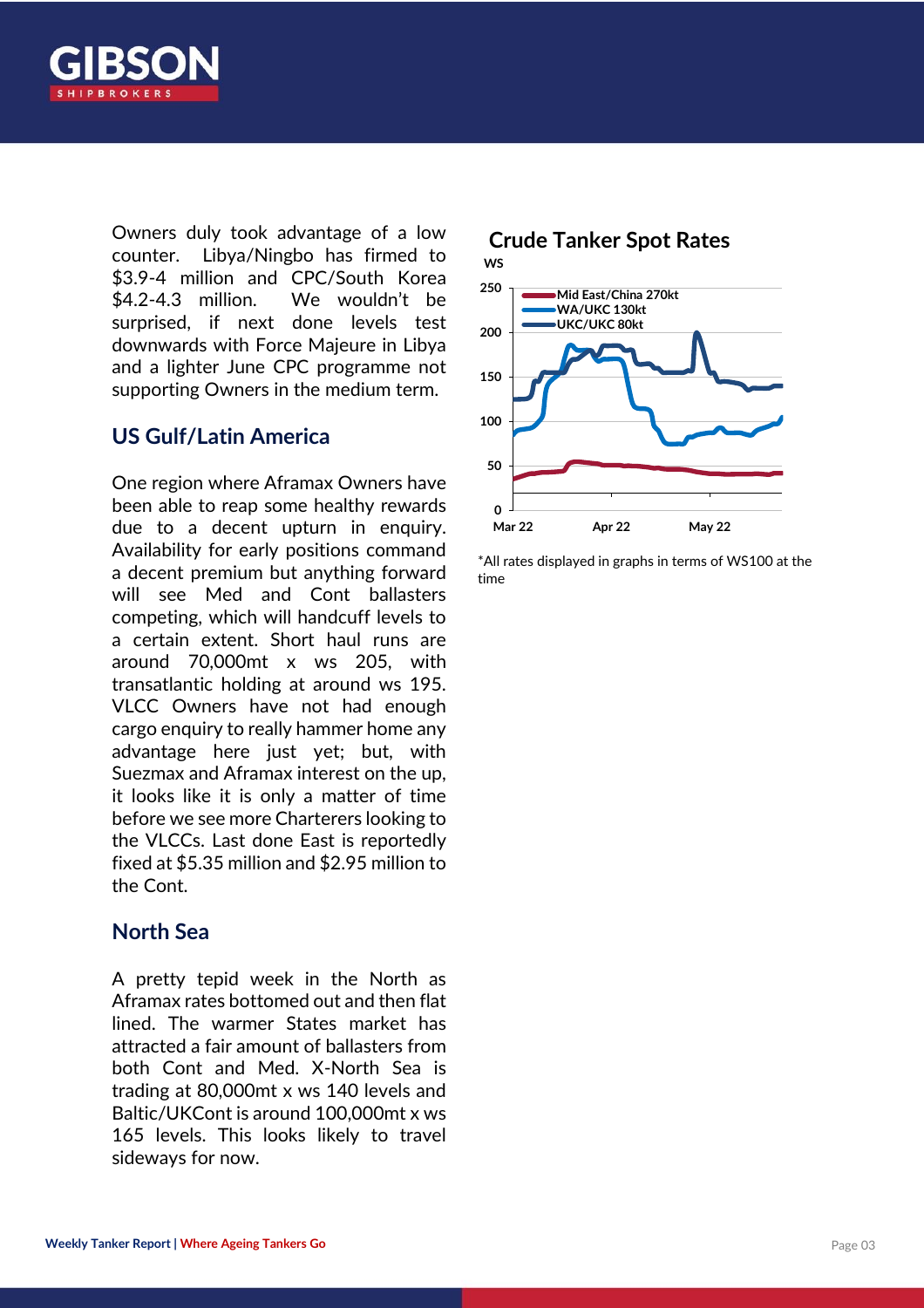

## **Clean Products**

#### **East**

Same old in the MR market as volume has remained steady, with the average weekly count of fixtures (29) either fixed or with subjects due. The theory remains that options' cargoes should pay more but disappointingly this week Owners have not kept the pressure up and as a result all rates have dropped, except the market baffling TC12. X-AGulfs are lurching towards \$500k, whilst EAF has jumped between ws 387.5 and ws 367.5 all week. Not all Owners are singing off the same hymn sheet. AGulf/West has corrected to \$3 million, which still earns a cool \$40k/day TCE ballasting from Singapore. Expect more ballasters this weekend.

A lacklustre end to the week for the LR1s, with the cargo count being very short. There were a few nervous Owners that did deals which have thrown a fair bit of confusion into the market. \$4.0 million on subs for a jet West stem and short haul runs negatively correcting circa \$500k. How this sets up for next week is hard to call. Jet suitable ships will still hold value, especially with the high bunkers, but all Charterers will be aiming to achieve at least last done. If we see a pre Posidonia run, rates could very easily recover to the \$4.25 million levels West. TC5 is untested with only one deal done this week (Platts no floor/ceiling), so expect to see more enquiry on naphtha stems; however, assess TC5 at 55 x ws 270 levels for now. With public holidays in the UK at the end of next week and with Posidonia the week after, activity levels

should pick up, which hopefully will at least give clarity as to where the market sits.

We have lacked a good volume of product on the LR2 segment. A flipflopping diesel arb has meant less enquiry for AGulf/UKCont Westbound runs. Last done \$4 million on a clean-up unit but a lengthy list means that Charterers would aim to repeat these levels on upcoming stems, regardless of grade. TC1 has been fixed at Platts, fixed rate would be 75 x ws 225 levels. The dollar per ton available on this segment will encourage further enquiry in the new week. EAF runs are likely a popular run and with missing Aramco volume, as always can change the landscape of sentiment very quickly.

#### **Mediterranean**

An influx of cargoes on Monday set the tone this week, with Owners on the front foot from the off. This coupled with a tightening list (due to a few more Black Sea cargoes taking longer haul options over last few weeks) led to rates firming throughout the week, resulting in an 80 point jump from Monday to Friday, with heights of 30 x ws 460 levels seen. Black Sea enquiry has been good and premiums remain here for obvious reasons, with non-Russian business in the mid-500s, whilst Russian trade has climbed to 30 x ws 625 levels. With the fixing window now firmly into first decade June, these are unprecedented levels for Summer and expect Owners to dig their heels in and ride this wave of earnings for the foreseeable.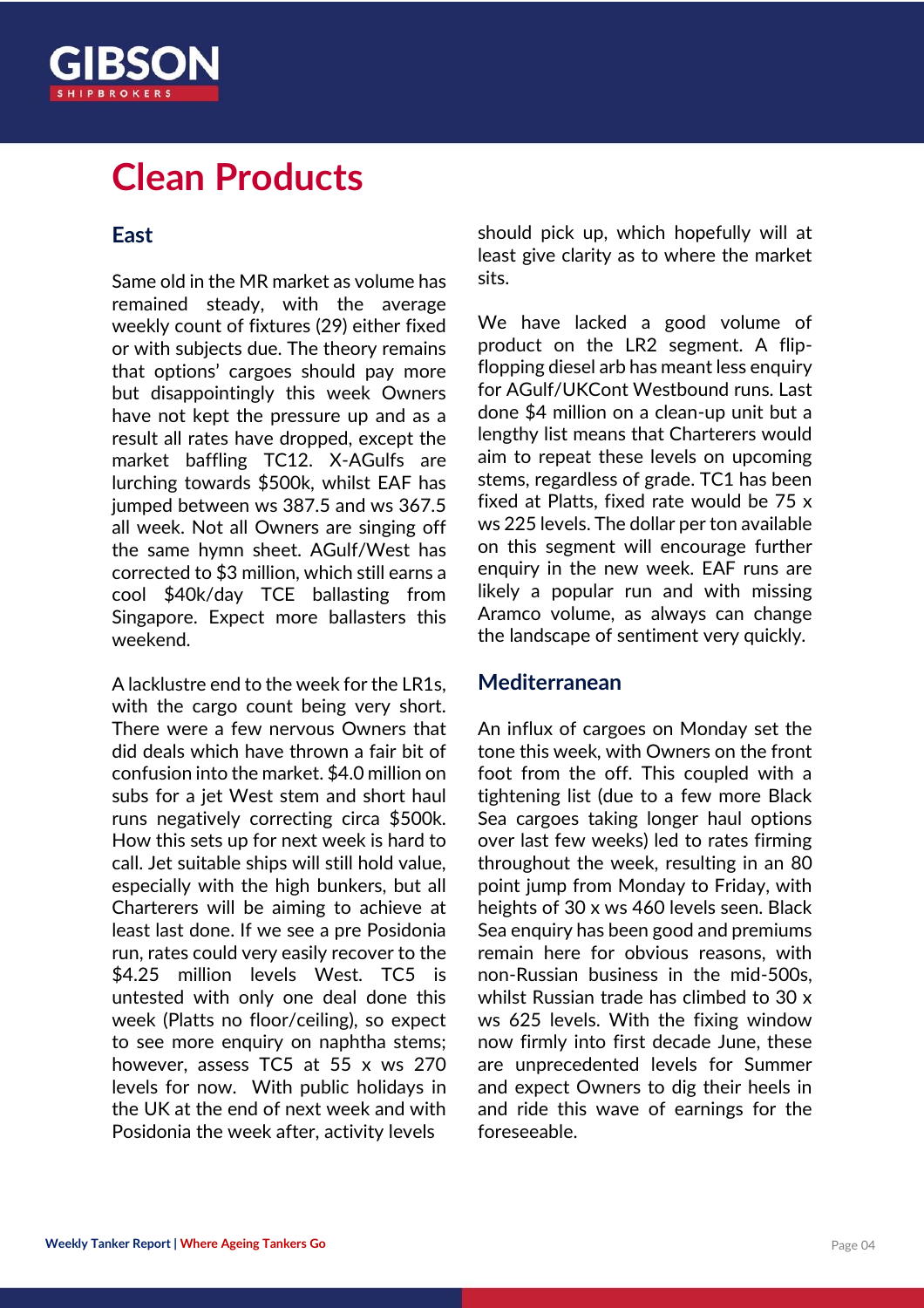

With Handy levels at astronomical heights, this has helped Med MR Owners dig their heels in this week and, although we've seen a slight slip in rates from the 37 x ws 345 transatlantic mark on Friday, Owners will be happy with how the week has panned out. TC2 has been under pressure and 37 x ws 320 was paid transatlantic ex NEW; however, Med has held strong and we end the week at the 37 x ws 340 mark transatlantic. Charterers have to look at the MR size on Handy stems due to elevated freight levels and list, enabling Owners to trade sideways. Good levels of outstanding enquiry on Friday should see Owners come into work on Monday with a spring in their step.

#### **UK Continent**

You could well have believed this week that negative correction should be on the cards as we saw slower levels of activity paired against a reasonably healthy tonnage list… Yet, Owners with their new belief dug their heels in and managed to repeat 37 x ws 330 for transatlantic for the majority of the week. A couple of blips have been seen on certain troubled ships; but in reality at these levels returns are still healthy and so far Owners have been able to make excuses. With a truncated week ahead, we could see a glut of enquiry hit our shores on Monday, which will fall perfectly in line with Owners' logic. However, if Charterers can resist the temptation to jump in on top of each other, small negative correction could well be seen.

On the flip side, Handies have enjoyed a consistently active week passing in the Continent and saw rates slowly improve throughout. Russian Baltic rates once again improve to 30 x ws 435, with a slender number of Owners still willing/able to do this business. Off the back of a buzzing Mediterranean market, other Owners have pushed as well. X-UKCont improves to around the 30 x ws 310 mark and likewise Med runs gain to ws 260ish levels. Expect the threat of ballasting south to the Med sector to remain a constant excuse for Owners to press for more… Positive ahead.



## **Clean Product Tanker Spot Rates**

\*All rates displayed in graphs in terms of WS100 at the time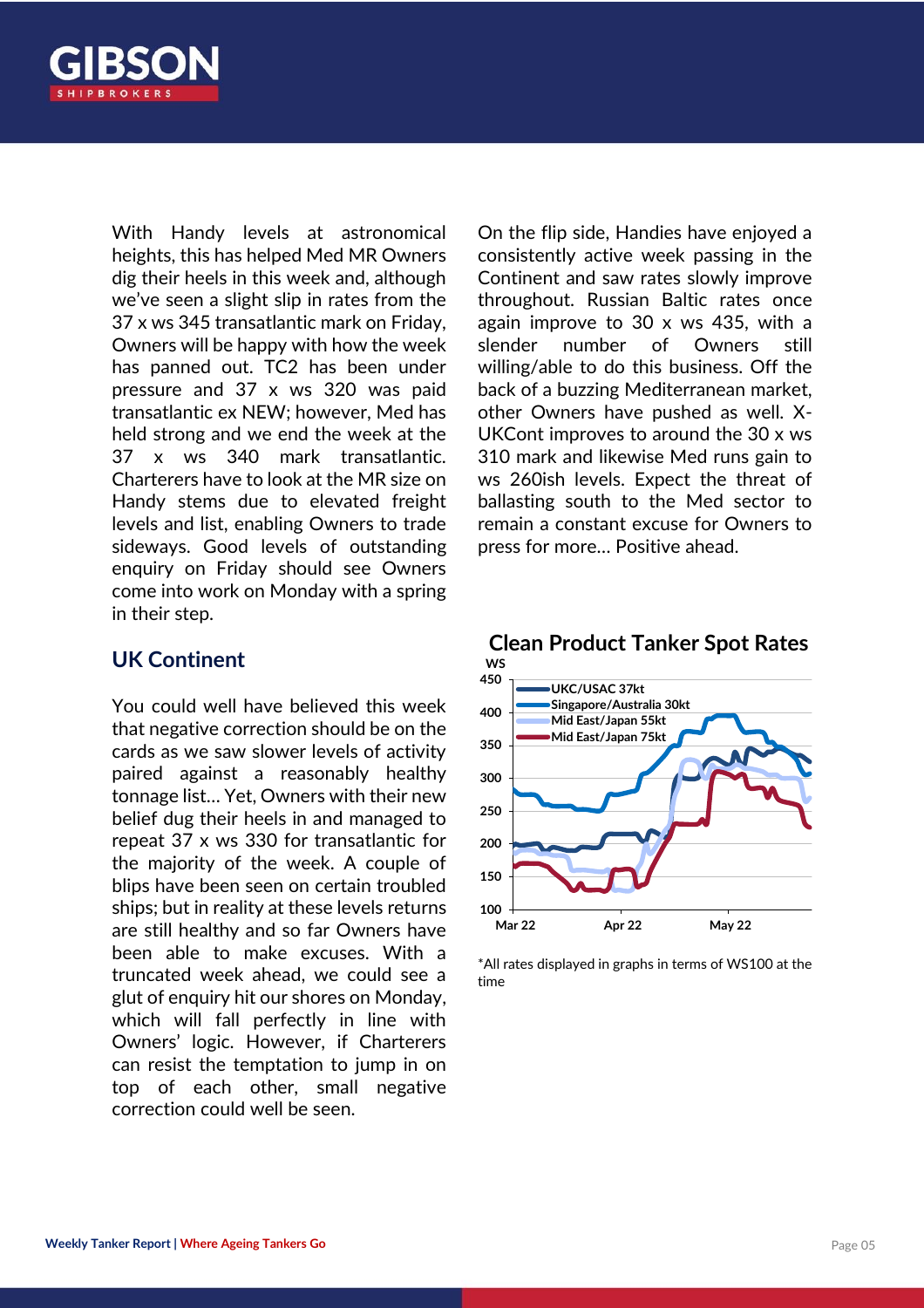

## **Dirty Products**

#### **Handy**

Handies in the North this week have suffered from a lack of activity across the region, with the sentiment inevitably swinging in Charterers' favour. Despite replenishment coming on Monday and opportunities presenting to Charterers, cargo simply did not flow and by midweek the writing was on the wall for correction. With 10 points shaved off last done and activity still to pick up, there is potential for more to come as itineraries firm over the weekend. All the market can hold on to is the prospect of a short week in London and a push for coverage in early trading in week 23. In the Med, Handies have experienced a slower week but activity levels have been enough to keep the top of the list trimmed, with prompt units being steadily clipped away. Ws 305 has been the level, which has stuck and going forward there is little to suggest sentiment will swing in Owners' or Charterers' favour.

#### **MR**

MRs in both the North and Med markets this week have mirrored activity on the Handies and as such there has been little to report. In the Med, availability in the next window is tighter but, with full stems few and far between, MRs have been pushed to jump on part cargoes. With very little natural tonnage pushed this week in the North, there remains the expectation that last done could be tested, however, cargo needs to surface to see just how bullish Owners are willing to be.

#### **Panamax**

Testing this week showed the market fundamentals to be somewhat out of sync with the pressure being applied by the surrounding sizes above. Delving a little deeper into this statement, if you take a pro rate of an Aframax or a Suezmax (excluding heat) levels, this undercuts a Panamax. Herein lies the problem Charterers face, if you quote a cargo to a Panamax, they will ask "why not use a larger ship", so there is a bit of gamesmanship going on in this market. One result is clear, however, levels remain firm despite little activity being seen, and are likely to remain this way.



#### **Dirty Product Tanker Spot Rates**

\*All rates displayed in graphs in terms of WS100 at the time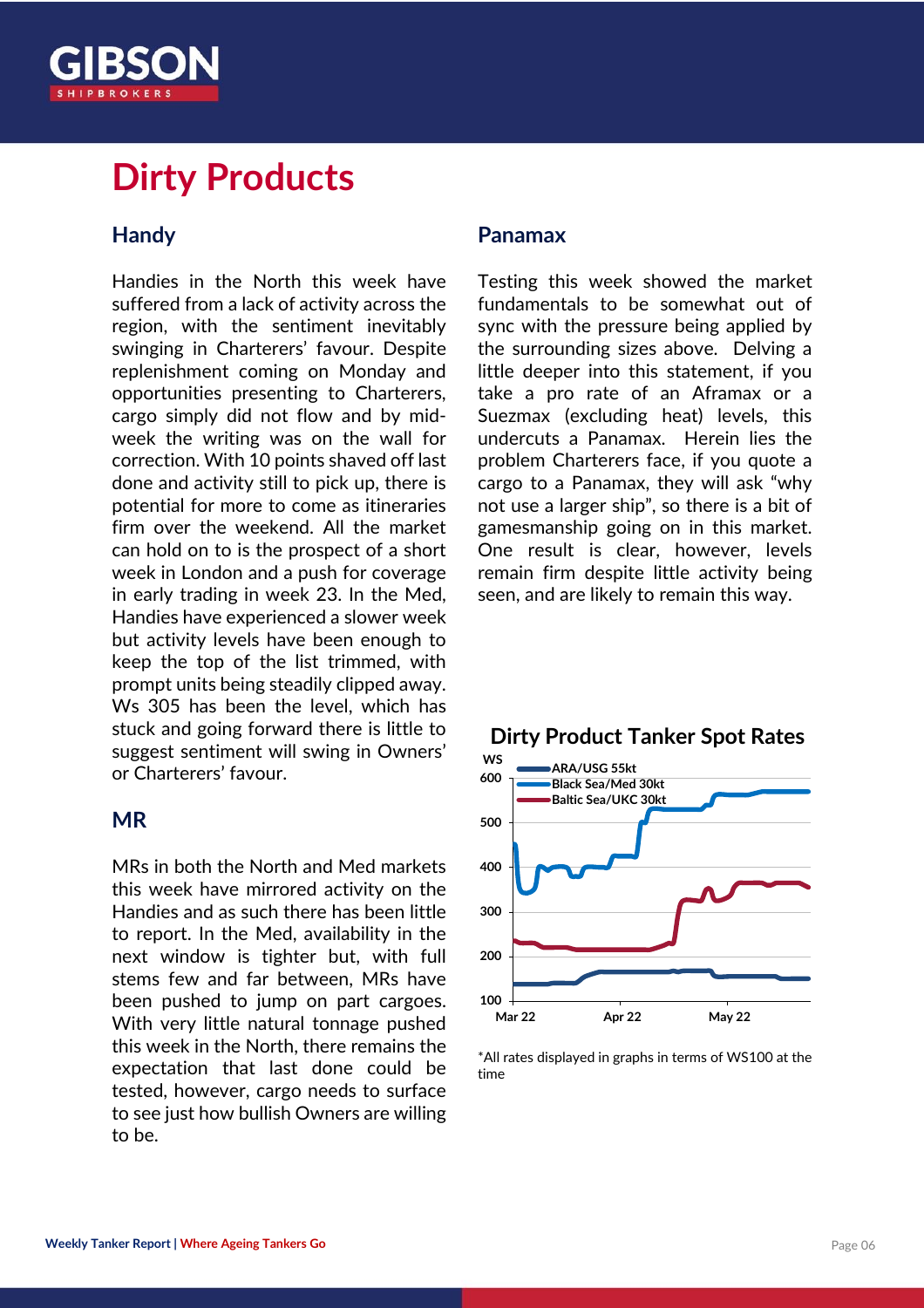

| <b>Dirty Tanker Spot Market Developments - Spot Worldscale</b>                                                                                                              |                                     |                                                                        |                                                     |                                              |                                             |                                               |                                                               |
|-----------------------------------------------------------------------------------------------------------------------------------------------------------------------------|-------------------------------------|------------------------------------------------------------------------|-----------------------------------------------------|----------------------------------------------|---------------------------------------------|-----------------------------------------------|---------------------------------------------------------------|
| TD <sub>3</sub> C<br><b>TD20</b>                                                                                                                                            | <b>VLCC</b><br>Suezmax              | AG-China<br><b>WAF-UKC</b>                                             | wk on wk<br>change<br>$+1$<br>$+18$                 | May<br>26th<br>42<br>103                     | May<br>19th<br>41<br>85                     | Last<br>Month*<br>47<br>78                    | <b>FFA</b><br>Q <sub>2</sub><br>46<br>111                     |
| TD7                                                                                                                                                                         | Aframax                             | N.Sea-UKC                                                              | $+1$                                                | 140                                          | 139                                         | 158                                           | 136                                                           |
| Dirty Tanker Spot Market Developments - \$/day tce (a)                                                                                                                      |                                     |                                                                        |                                                     |                                              |                                             |                                               |                                                               |
| TD <sub>3</sub> C<br><b>TD20</b><br>TD7                                                                                                                                     | <b>VLCC</b><br>Suezmax<br>Aframax   | AG-China<br><b>WAF-UKC</b><br>N.Sea-UKC                                | wk on wk<br>change<br>$-5000$<br>$+7250$<br>$-4000$ | May<br>26th<br>$-19,250$<br>16,000<br>18,000 | May<br>19th<br>$-14,250$<br>8,750<br>22,000 | Last<br>Month*<br>$-2,000$<br>2,250<br>28,000 | <b>FFA</b><br>Q <sub>2</sub><br>$-13,500$<br>21,250<br>16,750 |
| <b>Clean Tanker Spot Market Developments - Spot Worldscale</b>                                                                                                              |                                     |                                                                        |                                                     |                                              |                                             |                                               |                                                               |
|                                                                                                                                                                             |                                     |                                                                        | wk on wk<br>change                                  | May<br>26th                                  | May<br>19th                                 | Last<br>Month*                                | <b>FFA</b><br>Q <sub>2</sub>                                  |
| TC1<br>TC <sub>2</sub><br>TC <sub>5</sub><br>TC7                                                                                                                            | LR <sub>2</sub><br>LR1<br>MR - east | AG-Japan<br>MR-west UKC-USAC<br>AG-Japan<br>Singapore-EC Aus           | $-43$<br>$-14$<br>$-29$<br>$-36$                    | 226<br>329<br>274<br>311                     | 269<br>343<br>303<br>347                    | 234<br>306<br>287<br>366                      | 285<br>245<br>304                                             |
| Clean Tanker Spot Market Developments - \$/day tce (a)                                                                                                                      |                                     |                                                                        |                                                     |                                              |                                             |                                               |                                                               |
|                                                                                                                                                                             |                                     |                                                                        | wk on wk<br>change                                  | May<br>26th                                  | May<br>19th                                 | Last<br>Month*                                | <b>FFA</b><br>Q <sub>2</sub>                                  |
| TC1<br>TC <sub>2</sub><br>TC <sub>5</sub><br>TC7                                                                                                                            | LR <sub>2</sub><br>LR1              | AG-Japan<br>MR-west UKC-USAC<br>AG-Japan<br>MR - east Singapore-EC Aus | $-18500$<br>$-4250$<br>$-10500$<br>-9000            | 35,000<br>32,000<br>34,000<br>22,750         | 53,500<br>36,250<br>44,500<br>31,750        | 44,750<br>27,250<br>43,250<br>37,000          | 24,500<br>27,500<br>22,000                                    |
| (a) based on round voyage economics at 'market' speed, non eco, non scrubber basis                                                                                          |                                     |                                                                        |                                                     |                                              |                                             |                                               |                                                               |
| ClearView Bunker Price (Rotterdam VLSFO)<br>ClearView Bunker Price (Fujairah VLSFO)<br>ClearView Bunker Price (Singapore VLSFO)<br>ClearView Bunker Price (Rotterdam LSMGO) |                                     |                                                                        | $+40$<br>$+63$<br>$+105$<br>$+110$                  | 839<br>974<br>1020<br>1161                   | 799<br>911<br>915<br>1051                   | 821<br>837<br>837<br>1271                     |                                                               |